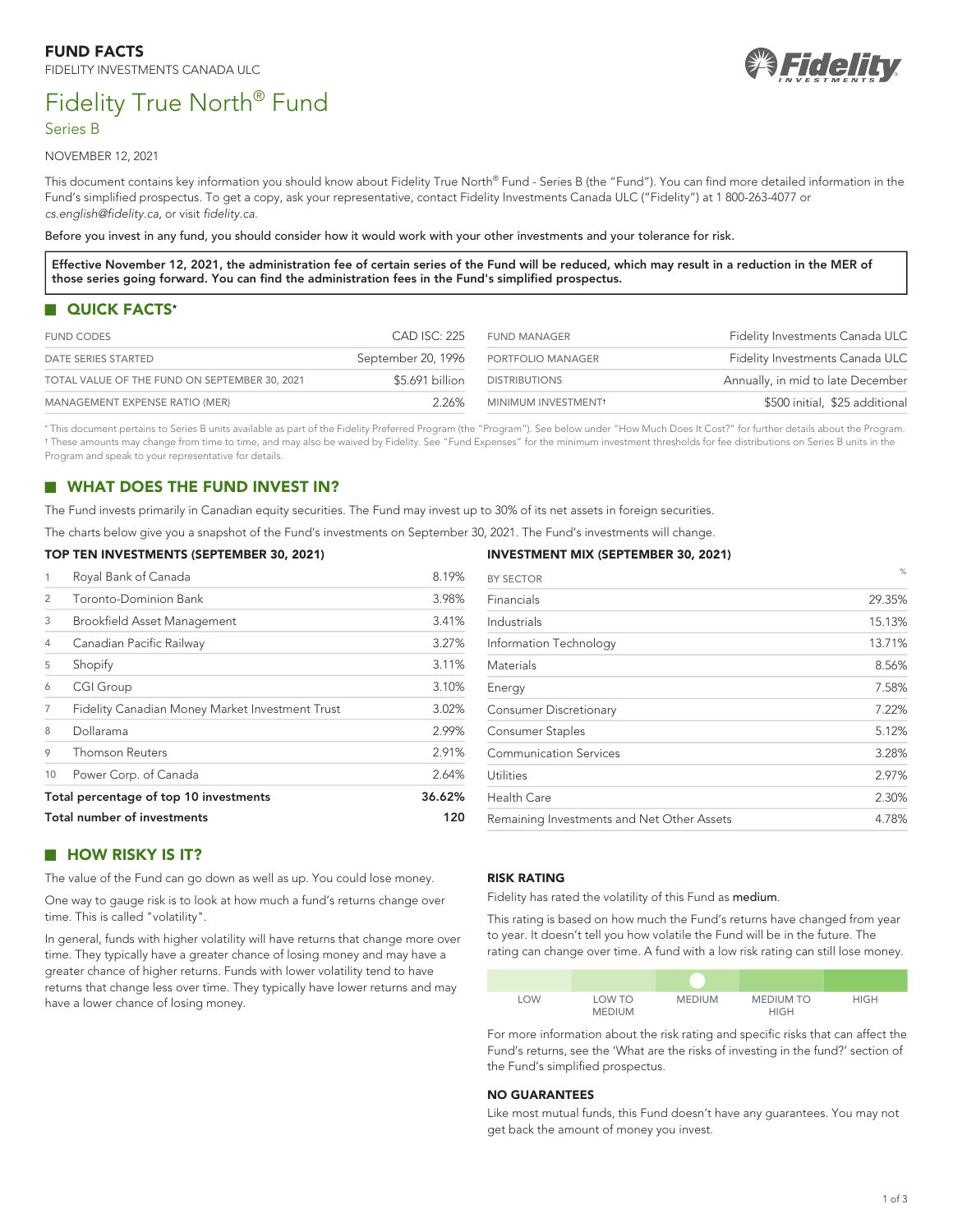# **FUND FACTS** Fidelity True North<sup>®</sup> Fund Series B



# **HOW HAS THE FUND PERFORMED?**

This section tells you how series B units of the Fund have performed over the past 10 years. Returns are after expenses have been deducted. These expenses reduce the Fund's returns.

#### **YEAR-BY-YEAR RETURNS**

This chart shows how series B units of the Fund performed in each of the past 10 years. The Fund dropped in value in 3 of the 10 years. The range of returns and change from year to year can help you assess how risky the Fund has been in the past. It does not tell you how the Fund will perform in the future.



# **BEST AND WORST 3-MONTH RETURNS**

This table shows the best and worst returns for series B units of the Fund in a 3-month period over the past 10 years. The best and worst 3-month returns could be higher or lower in the future. Consider how much of a loss you could afford to take in a short period of time.

|                    | RETURN 3 MONTHS ENDING | IF YOU INVESTED \$1,000 AT<br>THE BEGINNING OF THE<br><b>PERIOD</b> |
|--------------------|------------------------|---------------------------------------------------------------------|
| <b>Best return</b> | 13.9% June 30, 2020    | Your investment would<br>rise to \$1,139                            |
| Worst return       | -14.4% March 31, 2020  | Your investment would<br>drop to \$856                              |

### **AVERAGE RETURN**

A person who invested \$1,000 in series B units of the Fund 10 years ago now has \$2,493. This works out to an annual compound return of 9.6%.

# **A WORD ABOUT TAX**

In general, you'll have to pay income tax on any money you make on a fund. How much you pay depends on the tax laws where you live and whether or not you hold the fund in a registered plan, such as a Registered Retirement Savings Plan (RRSP) or a Tax-Free Savings Account (TFSA).

Keep in mind that if you hold your fund in a non-registered account, fund distributions are included in your taxable income, whether you get them in cash or have them reinvested.

# **WHO IS THIS FUND FOR?**

#### Investors who:

- plan to hold their investment for the medium- to long-term
- want to gain Canadian equity exposure
- can handle the volatility of returns generally associated with equity investments
- may be looking to benefit from combined management and administration fee distributions based on the amount of their investment in the Program

The Fund is not an appropriate investment if you have a short-term investment horizon.

#### **HOW MUCH DOES IT COST?**  $\Box$

The following tables show the fees and expenses you could pay to buy, own and sell Series B units of the fund. The fees and expenses - including any commission - can vary among the series of a fund and among funds. Higher commissions can influence representatives to recommend one investment over another. Ask about other funds and investments that may be suitable for you at a lower cost.

Series B units of the Fund are automatically included in the Program. The Program offers management and administration fee reductions, paid in the form of reinvested distributions ("fee distributions"), that increase progressively with assets, resulting in lower combined management and administration fees (before sales tax) than otherwise. We will automatically apply fee distributions on your Series B units of the Fund when you meet the applicable investment threshold. If you no longer meet the applicable investment threshold for a particular tier of fee distributions, we will automatically decrease the amount of the fee distributions to a lower tier, which will result in higher combined management and administration fees (before sales tax) but that will not exceed the Series B combined management and administration fees. See the fee distributions table under "Fund Expenses" below. For more details on the Program, see "Purchases, Switches and Redemptions" and "Fees and Expenses" in the Fund's simplified prospectus, and speak to your representative.

# **1 SALES CHARGES**

You may pay a sales charge when you buy the series of the Fund in the Program.

| <b>SALES CHARGE</b>            | WHAT YOU PAY WHEN YOU BUY YOUR UNITS |                                         |                                                                                                                                                                                |
|--------------------------------|--------------------------------------|-----------------------------------------|--------------------------------------------------------------------------------------------------------------------------------------------------------------------------------|
| <b>OPTION</b>                  | AS A PERCENT (%)                     | IN DOLLARS                              | <b>HOW IT WORKS</b>                                                                                                                                                            |
| <b>Initial Sales</b><br>Charge | 0% to 5% of the amount you buy       | \$0 to \$50 on every<br>\$1,000 you buy | • You and your representative decide on the rate.<br>• The initial sales charge is deducted from the amount you buy. It<br>goes to your representative's firm as a commission. |